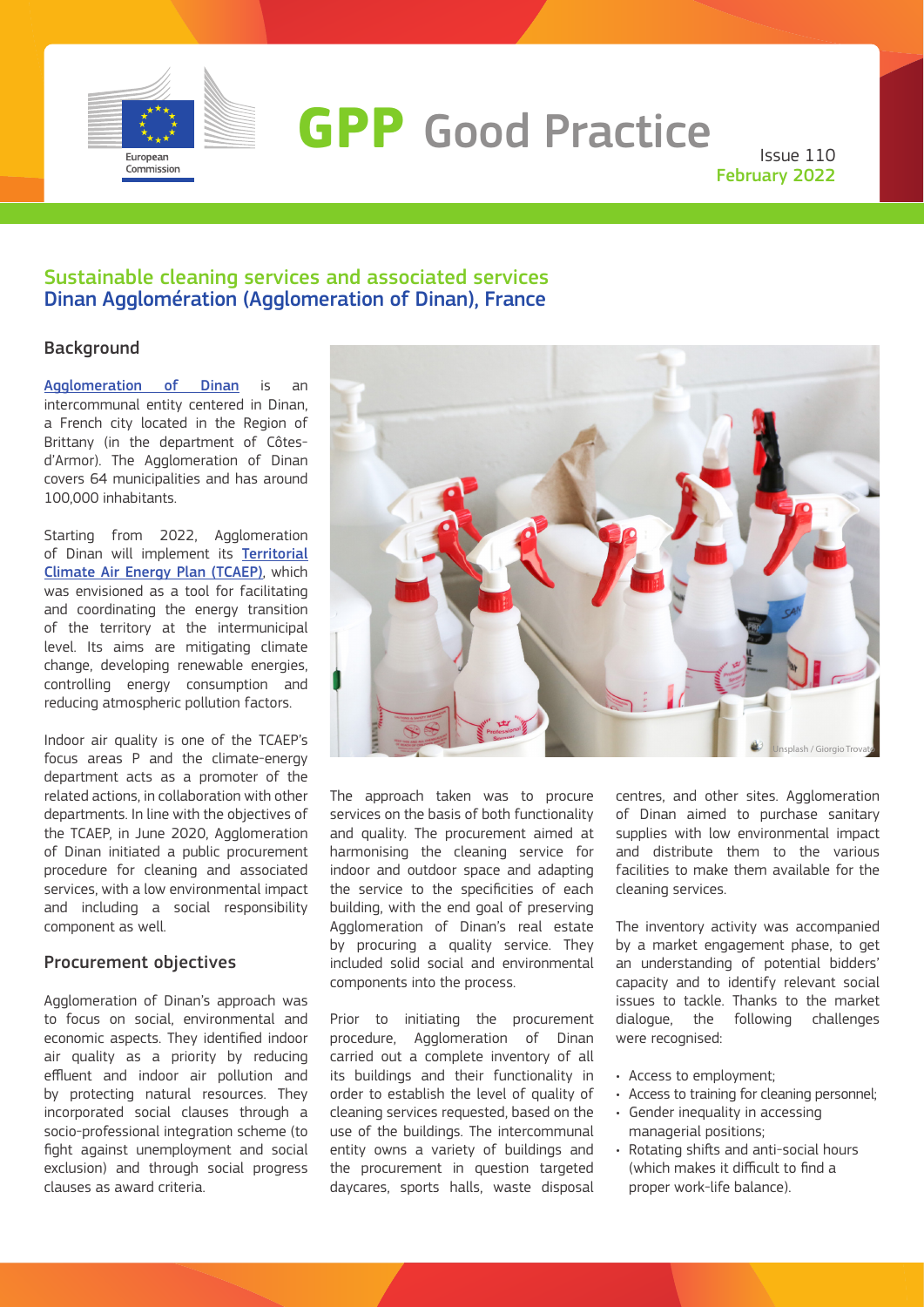# Criteria used

This procurement consisted of an open procedure to establish a framework agreement. The procurement was divided into three lots of different sizes, each including cleaning services for different facilities. Each company could win a maximum of one lot, in order to promote the diversity of economic players.

#### Subject matter of the contract:

- **•** Cleaning services with a low environmental impact: cleaning of the premises, waste removal, disinfection of the premises, cleaning of indoor and outdoor glass surfaces, supply of ecofriendly sanitary products; and
- **•** Associated services: supply and placement of hand towels, toilet paper, liquid soap and air freshener, reporting of defects;
- **•** Supply of hand towels (recycled paper), toilet paper (certified with the [EU](https://ec.europa.eu/environment/ecolabel/) [Ecolabel](https://ec.europa.eu/environment/ecolabel/), or equivalent, and with the [FSC](https://fsc.org/en/fsc-labels) 100% label, or equivalent), liquid soap and air freshener (certified with the [Ecocert](https://www.ecocert.com/en/home) label, or equivalent).

#### Technical specifications:

Environmental criteria:

- **•** Cleaning products: there was a requirement to purchase eco-label certified products for at least 90% of products. The 90% did not include specific disinfectant products required for the COVID-19 pandemic;
- **•** Eco-friendly service management: tenderers were required to propose and detail as part of their tender, the methodology, means, solutions and processes in order to enable protection of the environment.
- **•** Associated services: obligation to supply:
	- hand towels made from recycled paper;
	- toilet paper holding the [EU Ecolabel](https://ec.europa.eu/environment/ecolabel/) or equivalent *and* the [FSC](https://fsc.org/en/fsc-labels) label or equivalent;
	- liquid soap and air freshener holding the **[Ecocert](https://www.ecocert.com/en/home)** label or equivalent.

#### Social responsibility criteria:

**•** Employment scheme (for lots 1 and 2): obligation to hire unemployed people for 35 hours per €25,000 invoiced by the contractor for lot 1 and 2.

**•** As per the French Public Procurement Code (Art. L2111-1), the contractor has to include in their workforce certain priority groups, such as disabled people, younger and less qualified people, unemployed and long term unemployed and other disadvantaged groups.

#### Award criteria:

The contract was awarded on the basis of the following criteria:

- **•** Price: was given a weighting of 60% for each lot;
- **•** Methodology of implementation (including methodology and materials proposed for the implementation and quality of products and materials): weighting of 25% for each lot;
- **•** Axis of social progress (including methodology for implementation to favour daily work without interruptions, professional training and prevention of Musculoskeletal Disorders (MSD) and, for Lot 1 and 2, gender equality): weighting 15% for each lot. They entailed the following sub-criteria:
	- Social progress clause: organisation of working time that enabled staff to work daily and avoid anti-social working hours.
	- Gender equality and fight against discriminations: in Lot 1 and 2 tenderers were encouraged to undertake actions contributing to the achievement of equal pay for women and men and to staff development, by promoting, in particular female staff's access to positions of responsibility.
	- Staff training and prevention of MSD: tenders provide their staff with training opportunities and pay attention to the prevention of Musculoskeletal Disorders.

#### Contract performance clauses:

- **•** Any breach of regulatory obligations concerning the protection of the environment, and the use of products holding ecolabels may lead to contract termination or will be subject to a penalty.
- **•** In case the product performance is not satisfactory, the contracting authority is allowed to apply a penalty or terminate the contract early.

*"Agglomeration of Dinan identified indoor air quality as a priority by reducing effluent and indoor air pollution and by protecting natural resources. They incorporated social clauses through a socioprofessional integration scheme (to fight against unemployment and social exclusion) and through social progress clauses as award criteria."*



. Quote